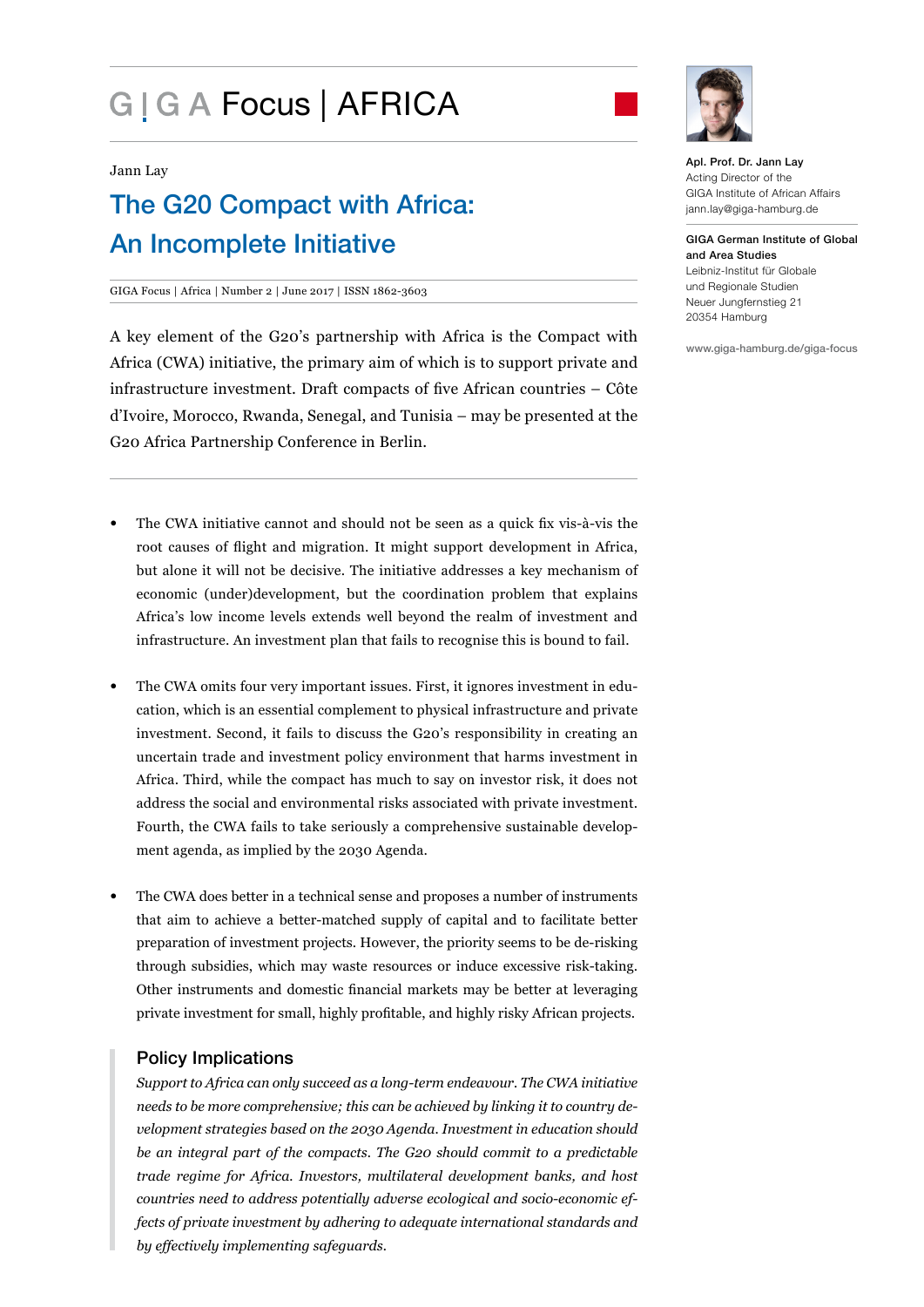#### The Proposed G20 Compact with Africa Initiative

The G20 Compact with Africa (CWA) initiative, under the G20 Finance Track, aims to support private investment flows and the provision of infrastructure in Africa (AfDB, IMF, and WBG 2017). At the core of the initiative proposed by the German presidency are country-specific investment compacts prepared by African governments, international organisations, and bilateral partners with the main objective of encouraging private-sector investment. The finance ministers of five African countries (Côte d'Ivoire, Morocco, Rwanda, Senegal, and Tunisia) attended the G20 finance ministers' meeting in Baden-Baden to signal their willingness to work on such compacts.

These compacts are meant to mobilise governments and international partners to implement concrete measures to boost investment in Africa. According to a report that the AfDB, IMF, and WBG (2017) presented at the above-mentioned finance ministers' meeting (also referred to below as the Baden-Baden document), the CWA initiative has three building blocks: (i) the macroeconomic framework, (ii) the business framework, and (iii) the financing framework. The macroeconomic framework stresses resilient macroeconomic policies with a focus on debt sustainability, investor-friendly domestic revenue mobilisation, and sound public investment management. The business framework highlights the reduction of risk through more reliable institutions and regulation, investor protection, insurance against political risk, better project preparation and standardised contracts. The financing framework emphasises reducing the costs and risks of providing financing, particularly through efficient risk-mitigation instruments and domestic improvements in the areas of debt and institutional investor finance. Further, restrictions on international investments in Africa, particular those on institutional investors, ought to be loosened.

I argue below that the CWA initiative cannot and should not be seen as a quick fix vis-à-vis the causes of flight and migration and underdevelopment. In order to succeed, the initiative requires stamina and must be made more comprehensive. I outline a number of important omissions of the CWA that need to be addressed. Further, the instruments currently proposed in the Baden-Baden document may not be sufficient to effectively increase investment. I conclude with some recommendations that would help to turn the initiative into a compact for sustainable investment in Africa.

## An Aid-Based Investment Compact Alone Cannot Fix the Problem

It is important to understand that the main reason why Africa is receiving so much attention from the G20 under the German presidency is the current political context in Europe, with immigration at the centre of the political discourse. Combating causes of flight and migration has become the elephant in the room in discussions about economic development in Africa. Politicians have explicitly linked migration and the CWA (see, for example, BMF 2016). Overall, I was happy to hear at the occasion of the opening ceremony of the German G20 presidency in Berlin in December 2016 the German finance minister, Wolfgang Schäuble, talking at length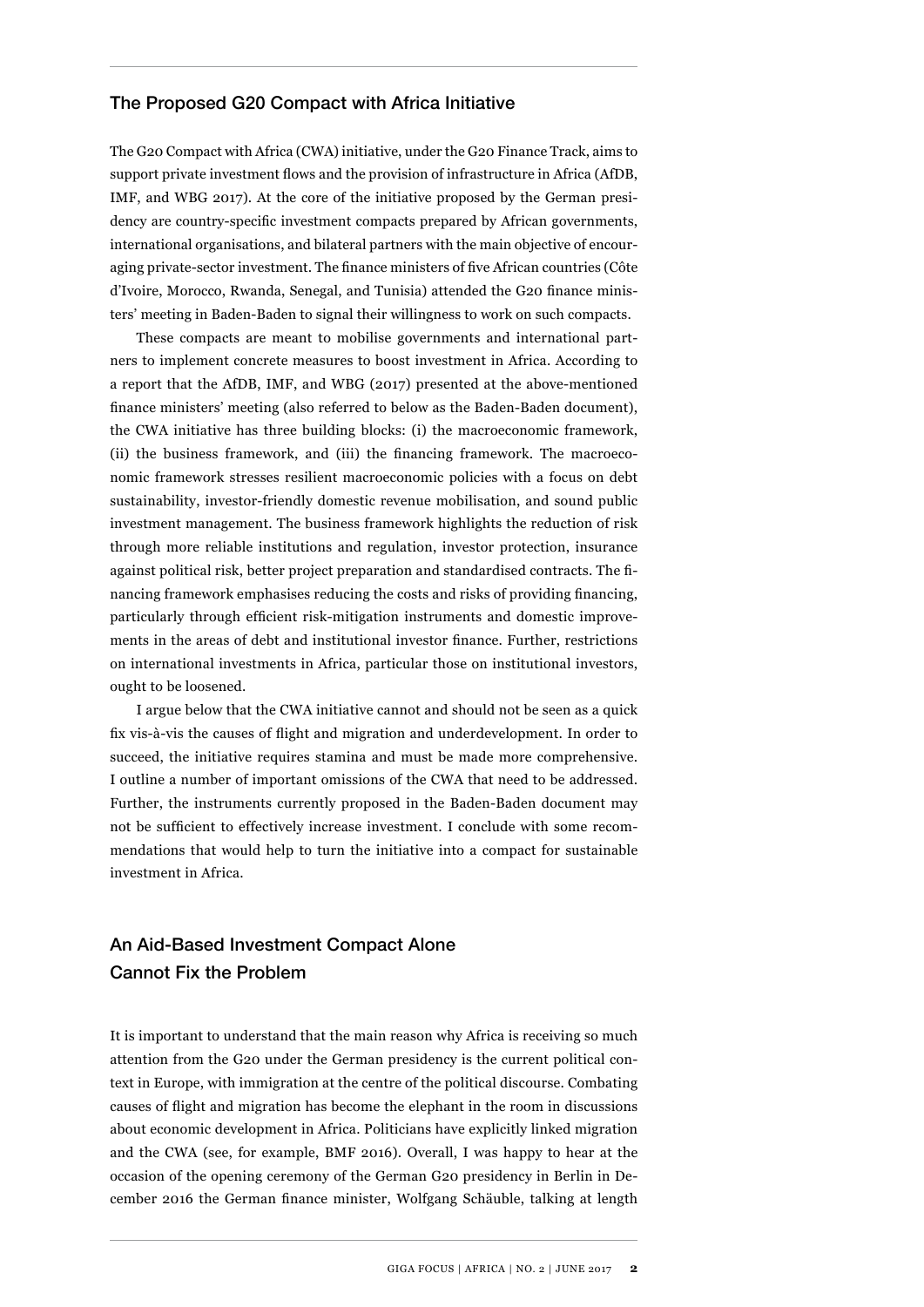about African development. In his speech at the G20 opening ceremony in Berlin, however, Mr. Schäuble referred to the initiative as a "Compact *for* Africa" – a statement that was corrected in later communication by the ministry. I do not want to overstress the linguistic nuances, but this detail is exemplary of a mindset that is dominated by the view that "we" can fix the problem through better-coordinated and investment-focused aid.

The challenge to be addressed requires firm long-term commitment going way beyond political cycles and way beyond aid and a narrow investment compact. The transformative change that will have to occur in many parts of Africa to close the vast income gaps between Africa and Europe will run over a course of decades. To illustrate the order of magnitude of the income differences: Closing average income gaps between a poor West African country with a per capita income of USD 600 per year today and European levels (of USD 30,000–40,000 per year) will require annual per capita income growth rates close to 10 per cent continuously for the next 40 years (assuming that European incomes do not grow much further). This is not to say that an equalisation of per capita incomes can or should be a meaningful medium-term goal. Yet, change and transformation – at a pace unprecedented in Africa – is required to address the massive social challenges of most of the continent's countries, including particularly the creation of millions of decent jobs in higher-productivity activities.

While aid and cooperation, such as the CWA, can bolster this transformation, it alone will not be decisive. This holds even if aid is better coordinated and thus more effective, and even if it is successful in mobilising private initiatives. As the report by the AfDB, IMF, and WBG (2017) correctly acknowledged (and documented impressively in a large appendix), there has not been a dearth of initiatives towards Africa by international organisations and donors. However, even combined, these initiatives have not had the transformative effect that was hoped for. But will the CWA initiative be able to change that?

A key assumption of the CWA approach is that the lack of public and, more so, private investment is rooted in a coordination problem. This idea has been advocated by, among others, Paul Collier, a professor at Oxford University and a prominent voice in development policy, who is explicitly mentioned in the Baden-Baden report. Collier (e.g., in Collier 2013) has argued that small markets in small, poor, isolated economies typically prevent scale economies and hamper competition. This, together with high transport costs caused by poor infrastructure, makes essential inputs prohibitively costly. To overcome this coordination problem, pioneering investment is needed, which cannot occur without public intervention in terms of improving infrastructure, subsidising investment, providing political risk insurance, and fostering long-term public–private partnerships. This pioneering investment – triggered by the support of a country-level compact and with foreign support – can then set in motion a virtuous circle of further investment, so the argument goes.

This stylised notion of virtuous investment circles does highlight a key mechanism of economic (under)development, which means that the CWA initiative has the right focus. However, the coordination problem that explains Africa's low income levels extends well beyond the realm of investment and infrastructure – it includes other key dimensions of economic development that directly matter for investment and growth. These include the role and functioning of the state, the mobilisation of both public and private domestic resources, and the modalities of both integrating into the world economy and education. Coordination is complicated by the fact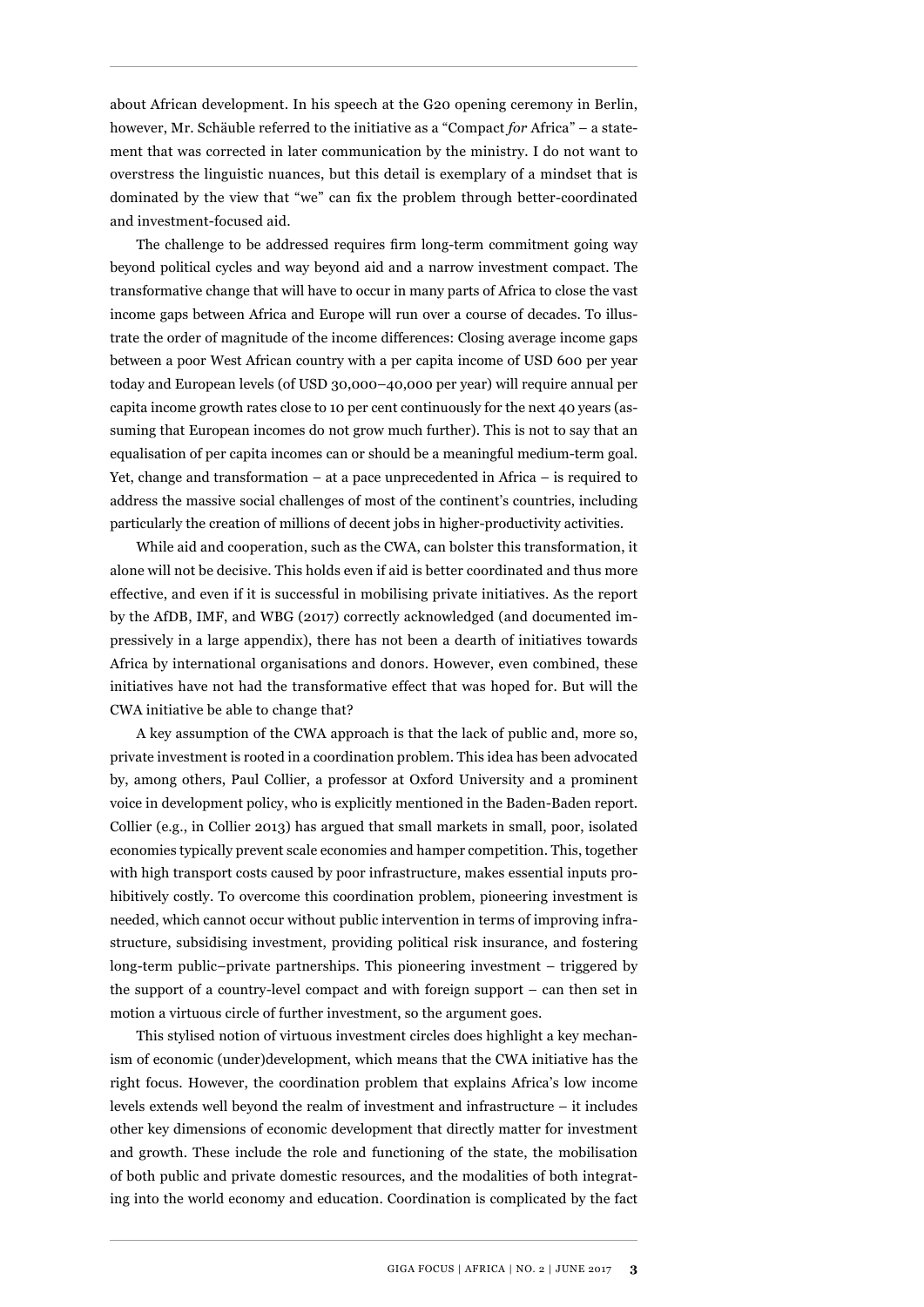that all of these spheres – notably the economic, political, and social – are closely intertwined, and well-functioning institutions are required to coordinate them. In fact, this is why economic development is, in essence, a coordination problem. For example, a malfunctioning state does not provide public goods, such as schools and roads, in sufficient quantity and quality. Consequently, its citizens are not willing to pay taxes, which implies that the state does not have enough resources and that politicians are not held accountable – perpetuating a dysfunctional state. Such a state is then not in the position to provide an adequate environment for private investment.

This may sound abstract, but an investment initiative that does not acknowledge these interlinkages is bound to fail. The CWA initiative, at least the AfDB– IMF–WBG framework paper that is available today, considers only a subset of important interlinkages. In terms of state capacity, it emphasises sound public management and the need for improved performance on the part of public utilities. In addition, it comprises a detailed section on domestic revenue mobilisation and recommends tax reform to increase tax intake. Further, the CWA framework document highlights the importance of improving the business climate through better and more reliable regulations and institutions, and contains a long section on investor protection and dispute resolution. Despite its detail in these regards, the CWA initiative remains partial and incomplete in other key matters.

#### Why (and Where) the Compact Initiative Is Incomplete

Assuming that policy makers do not see (and do not sell) the CWA as a panacea for Africa's problems, the CWA can potentially add value to international efforts by better coordinating existing programmes at the country level. Its focus on investment is appropriate, and so is its emphasis on state capacity as a potentially important component of country-specific compacts.

Yet, the compacts can be successful in mobilising investment for development only if they relate meaningfully to more comprehensive development agendas, most notably the 2030 Agenda for Sustainable Development. Failure to do so would deprive the compacts of a shared normative basis. Without losing focus, it is possible and necessary for an investment compact to acknowledge and build in, for example, the interlinkages between investment and education. Thus, in my view, four very important issue areas have been omitted in the Baden-Baden document. The first is the quality of education, the second is issues related to the integration of Africa into the world economy. Third, the report does not at all mention the risks associated with private investment – not the risks for investors, stressed heavily in the CWA, but for the African countries where investment takes place and for their residents. Fourth, in relation to all three previous points, the CWA is too narrow and fails to demonstrate a comprehensive understanding of development as defined by the 2030 Agenda and the African Union's Agenda 2063.

In my view, the lack of quality education in large parts of Africa, with many children finishing school being hardly able to read and write, seriously threatens any sustained economic progress. In its few references to education, the document also reduces the role of the state to providing for "basic education." Africa will need engineers to build and run quality infrastructure. Any hope of technological leapfrogging and harnessing the potential of new technologies rests on the capacity to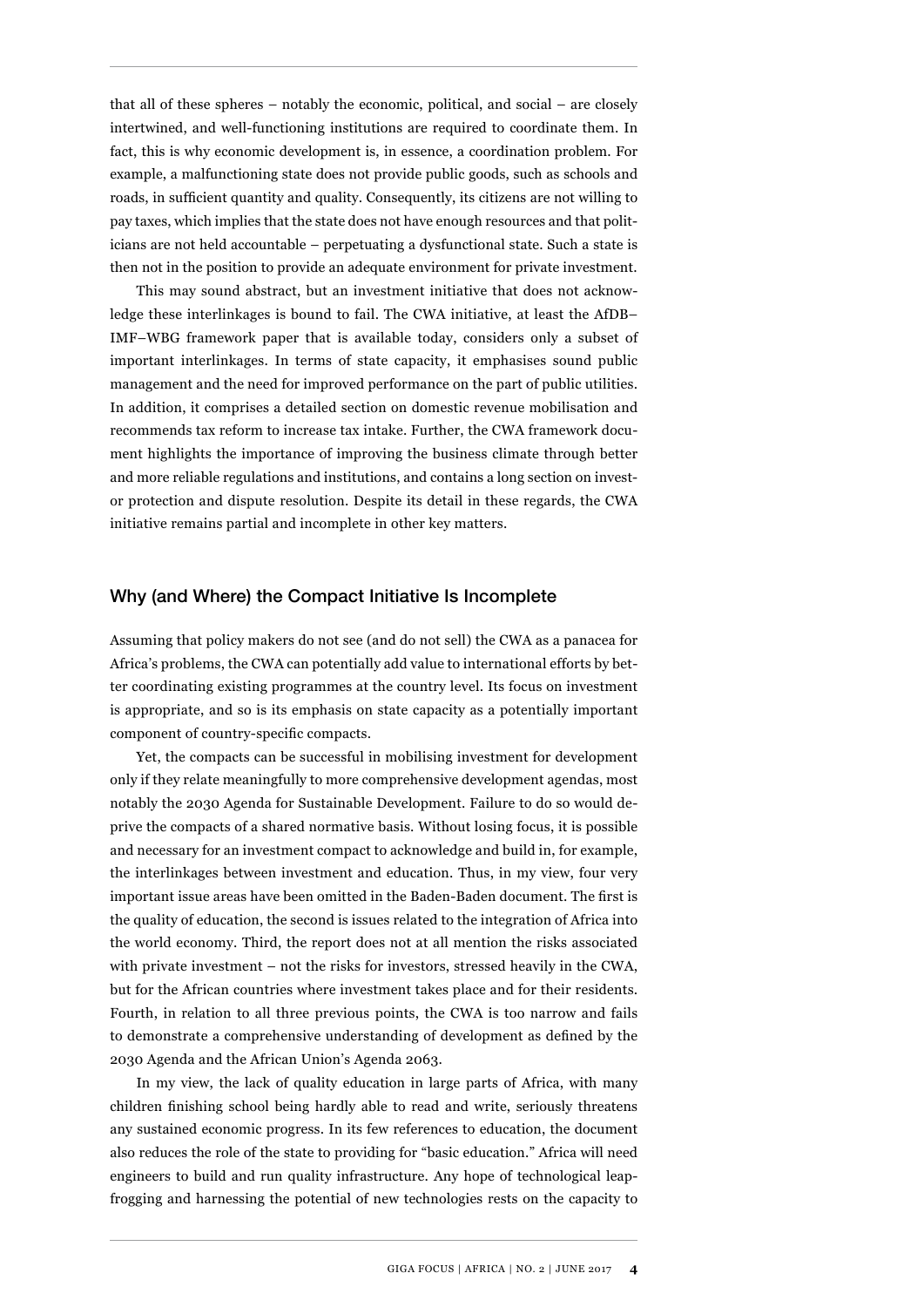adopt them. Africa urgently needs better schools and universities, and an investment compact must not overlook this crucial topic. There have been considerable achievements in school enrolment; today approximately 80 per cent of African children go to primary school, up from only 60 per cent in 2000 (primary net enrolment, UN 2015). However, the skills acquired in schools are all too often deficient. A recent study on learning achievement in West Africa showed that more than two-thirds of children who have completed primary school lack sufficient competency in mathematics and reading. The results are even worse for the poorest children (Kattan 2017).

While education falls largely into African countries' potential policy commitments, quite a few potential partner countries' commitments come to my mind in the context of the international trade and investment regime. We should not forget that the compacts are being discussed in the G20 context, currently probably the most powerful forum to discuss these issues. There may be political reasons for this omission, but you cannot have a plan for leveraging foreign private capital for investment in Africa without even mentioning trade and investment rules. African economies face an uncertain trade policy environment beyond their control at multiple levels, whether at the multilateral level or vis-à-vis individual G20 member states or the European Union. This harms trade and investment flows, and the uncertainty generates considerable risks for both investment in Africa and trade relations with African countries. It can be particularly harmful to a given country's integration into global value chains, seen by some as a potential key driver of growth (Kappel 2016). Compact partner countries should commit to a predictable trade regime for the African compact economies (and others as well). Preferential treatment in line with the investment compact priorities could potentially be part of such commitments. Moreover, the compacts could be a vehicle to improve coordination of bilateral and regional trade negotiations.

Furthermore, while international investment guidelines matter for the CWA, they are nowhere to be found in it, possibly due to an assumption that the current regime – that is, the G20 Guiding Principles for Global Investment Policy Making (G20 Trade Ministers 2016) – provides an adequate and sufficient framework. However, the G20 principles exhibit a number of deficiencies. In particular, they place the burden of ensuring private investors' observance of best practices and respect for human rights on host governments (G20 principle No. VIII). Here, particularly in light of most African countries' limited capacity to ensure such observance, a more balanced approach towards investor and host country obligations would be desirable. The UNCTAD Investment Policy Framework for Sustainable Development (UNCTAD 2015) provides such an approach. This framework would also be aligned with the CWA initiative's intention of country ownership, as it explicitly states that the openness of investment policy should be in line with each country's growth or development strategy.

Improved guidelines may curb the potential risks of private investment, but this will not be sufficient. The CWA places great emphasis on investor protection, a measure that aims to reduce investment risk. However, far too little attention is being paid to the social and environmental risks of investments. In particular, in the energy and agricultural sectors (and possibly even the mining sector) there is substantial scope for leveraging private capital. However, unleashing private capital in the context of weak governance bears great risks. The massive expansion of commercial agriculture at the expense of tropical rainforests in South America and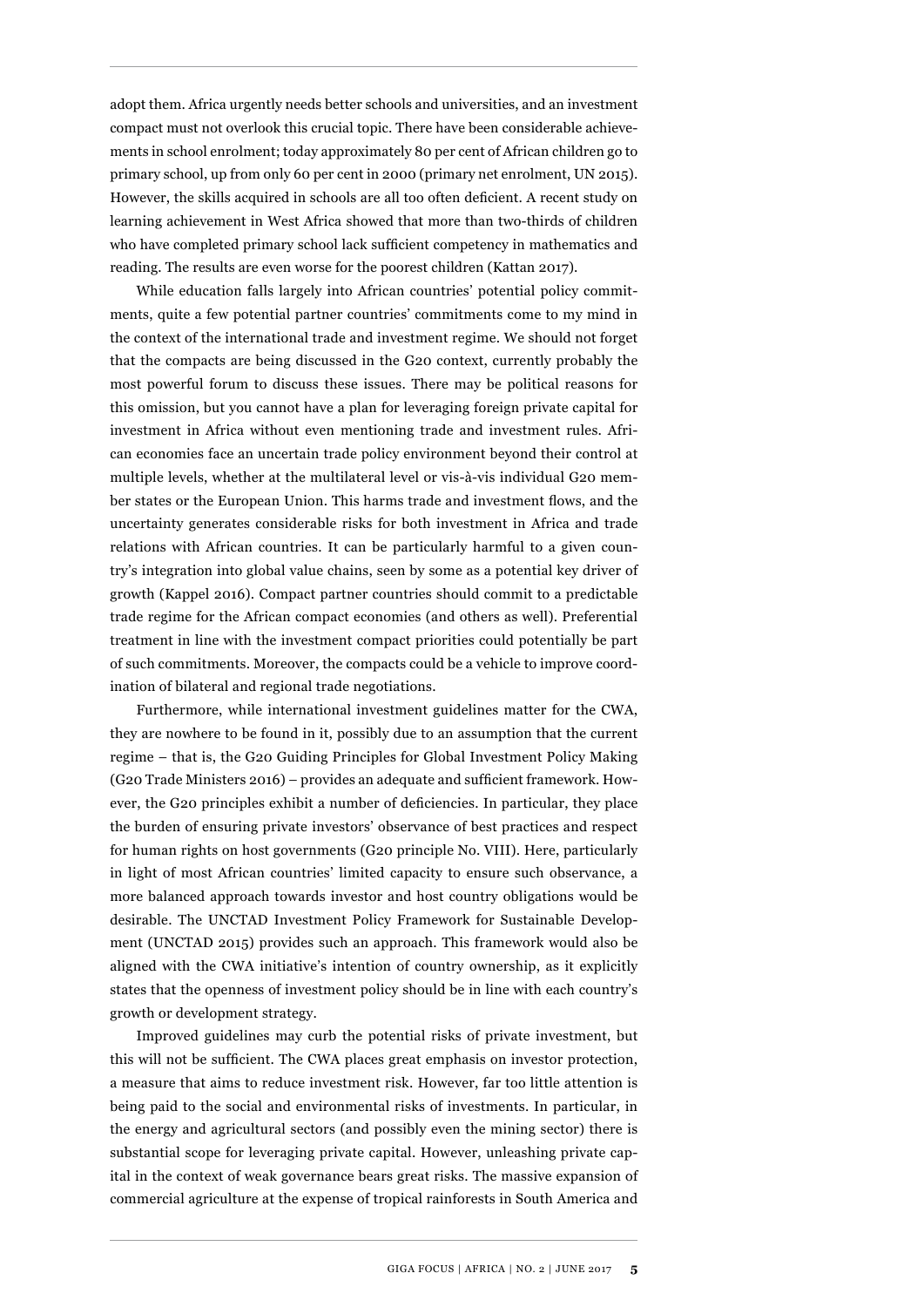Southeast Asia is possibly the most striking evidence of this; such mistakes should not be repeated in Africa. However, the GIGA's research on large-scale commercial agricultural expansion in Africa demonstrates the ambiguities of increased private investment in this sector (see, for example, Nolte et al. 2016). While more investment in agriculture is urgently needed to close the yield gaps in African agriculture, there are considerable risks for local populations, particularly in terms of their access to land and water.

Therefore, potentially adverse ecological and socio-economic effects should be curbed by using instruments that make investment guarantees (or similar riskreducing instruments) conditional upon compliance with international standards. Here, a detailed look at the safeguards that apply to the different facilities of the multilateral development banks will be required. As noted above, the G20 Guiding Principles are insufficient because they place excessive emphasis on host country obligations. This argument holds even more strongly for the weak governance environments that prevail in many African countries. Therefore, infrastructure investments in these areas require complementary actions.

The above three omissions of key issues from the CWA can be traced back to a more fundamental failure of the initiative: the almost complete lack of references to the 2030 Agenda for Sustainable Development – it appears in the document only once. "Sustainable" makes it into the document much more often, but in the context of public debt management. Some may say the omission is justified because the compact countries will decide on their priorities themselves. Yet, it should not go unremarked upon that all countries including the relevant African countries and the G20 member states have agreed to the 2030 Agenda. There are very good reasons not to equate growth with development; the merits of an integrated and universal development agenda have been presented elsewhere (recently, with reference to the G20, for example, Dongxiao et al. 2017).

## What to Do about Too Much Money Chasing Too Few Projects

Addressing the above omissions will render investment plans more effective and facilitate a closer alignment of the CWA initiative with the 2030 Agenda. Additionally, it is worthwhile to reflect more about whether the initiative proposes the adequate instruments for achieving its main objective – namely, to increase infrastructure and private investment. An important sentence in the Baden-Baden document states that there is already "too much money chasing too few projects." So, is there a need to mobilise additional capital? Certainly not, but for more available capital to lead to more investment, action must focus on matching the return-seeking liquidity in global financial markets with (a) the high-risk and long-term infrastructure programmes and (b) the many small, very profitable but often highly risky privatesector projects in Africa. Instruments that improve matching will have to address both the supply side of capital (that is, investment and lending instruments) and the demand side (that is, well-prepared big and small investment projects).

Kappel, Pfeiffer, and Reisen (2017) have recently argued that in order to fill Africa's annual infrastructure funding gap of USD 50 billion, only 1 per cent of new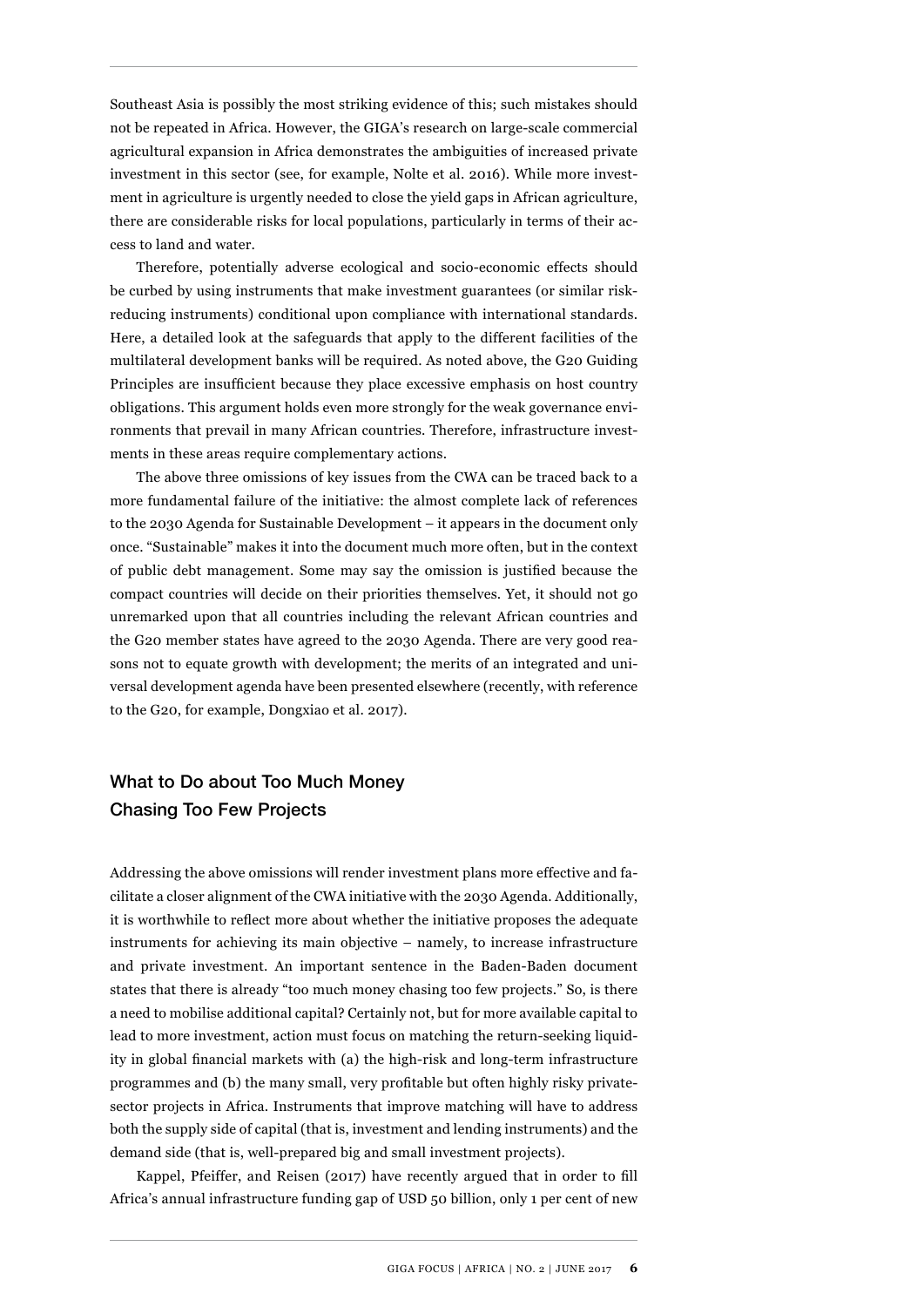institutional investment by pension funds, life insurance companies, and sovereign wealth funds would be required. Yet, despite G8 and G20 efforts, private institutional investment remains negligible in financing Africa's infrastructure. Here, more needs to be done in terms of regulatory supply-side barriers, and the Baden-Baden document rightly points policymakers in this direction.

In many discussions surrounding the German G20 presidency, I came across the private sector's concern about a lack of bankable projects in Africa (a bankable project or proposal is one that has sufficient collateral, future cash flow, and a high probability of success, and is acceptable to institutional lenders; from WebFinance 2017). This is also acknowledged in the CWA initiative, and rightly so. Efforts directed towards project preparation need to be stepped up, including measures to standardise both contracts and the modalities of public–private partnerships. However, the above-mentioned risks of investments to people and the environment will have to be considered in this process.

Even with improved project preparation, many projects will remain risky, which is why the CWA initiative stresses de-risking devices, particularly credit guarantees or blending private with concessional loans, to leverage private investment. This obviously entails the risk of subsidising projects that would have been carried out even without the subsidy and creates the risk of moral hazards – that is, investors may be induced to take excessive risks and undertake projects that they would have been better off not undertaking. We should also note that many of the fundamental risks in Africa, particularly the political ones, will not disappear within a decade or two. This is not to say that de-risking cannot be part of the array of instruments used by the investment compacts; however, it means that the success of such instruments will have to be monitored very closely.

Instead of de-risking through credit subsidies of various types, other instruments for leveraging private investment may be more effective. In a short paragraph, the Baden-Baden document mentions credit tranching and the bundling of projects as potentially useful credit enhancement techniques. In particular, the bundling of smaller projects holds great promise for many African economies, as many projects may turn out not to be bankable because they are too small (and highly risky). Projects tend to be small because firms are often small. Further, some potentially important investment sectors, decentralised renewable energy and agriculture, are characterised by relatively small project sizes. In this context, emerging financing models, such as crowdfunding, should be closely monitored and potentially supported. In addition, domestic financial markets and banks should play a key role in channelling (increased) domestic savings and international capital into smaller-scale investment projects. Eventually, the right portfolio of instruments to increase infrastructure and private investment will of course depend on the respective compact country.

#### The Compact Initiative: Not Wrong, but Incomplete

In sum, I very much welcome the initiative of the German G20 presidency to put Africa prominently on the G20's map. The focus on investment as an important element of a renewed and enhanced partnership with Africa is also right, and the CWA initiative can make a difference by better coordinating international and domestic efforts to increase investment in Africa. The initiative mentions a number of the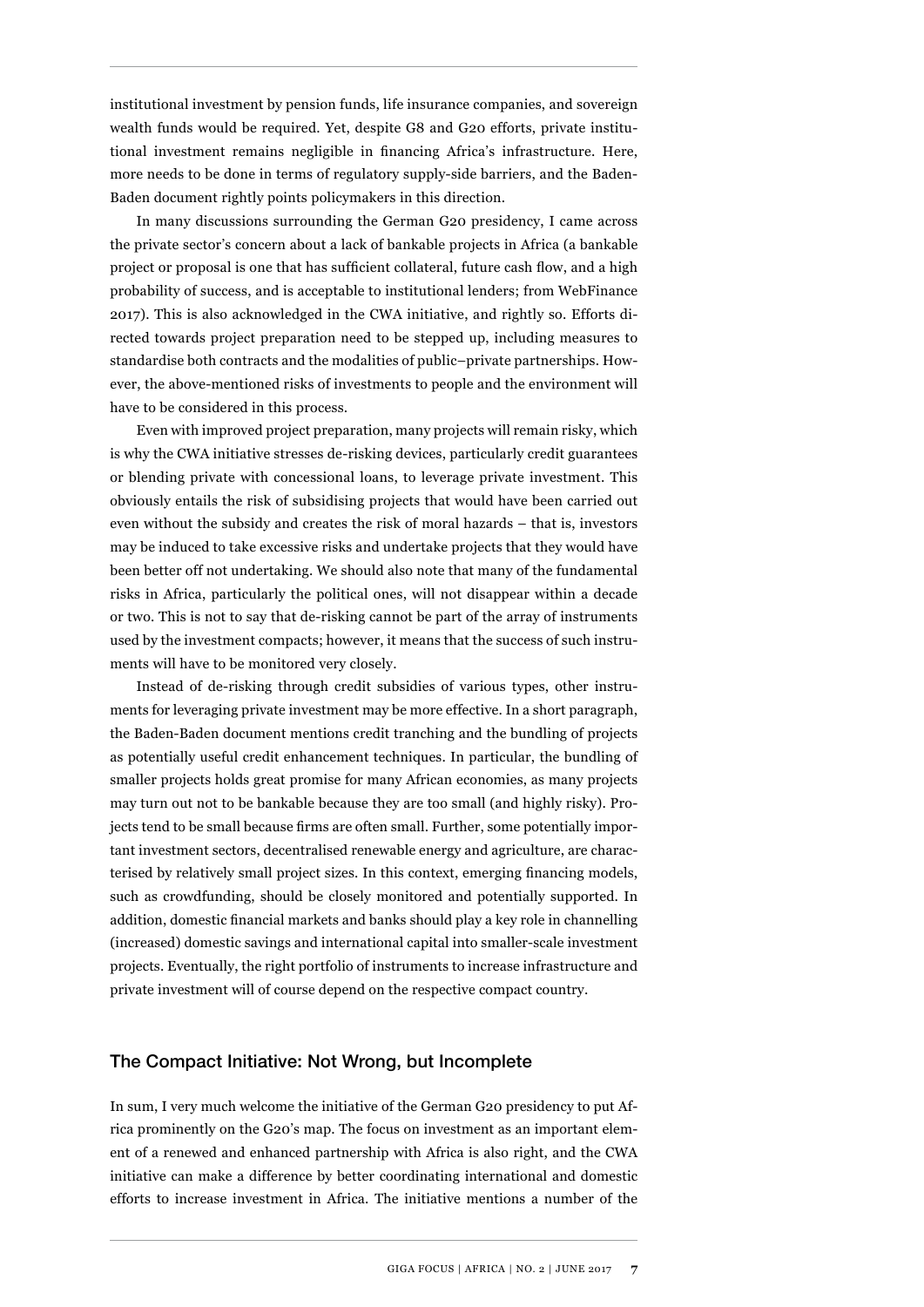key constraints to private and public investment in Africa and, through its countrylevel approach, should also be able to take into account the specific challenges of individual countries. It remains unclear how the compacts will be able to address infrastructure needs that extend beyond one country's borders. Most importantly, however, the compact initiative needs to be designed as a long-term endeavour. This is required in light of the order of magnitude of the challenge and the time horizon of most infrastructure projects. This implies that an explicit political effort will be needed to keep African issues on the changing agenda of the G20 in the years to come.

The CWA has yet to be put into practice, and the present assessment relies solely on a framework document. This is positive in the sense that there is still time to address its shortcomings in the actual country-specific compacts. These compacts should have clear mechanisms of review that allow for adjustments or for an abandonment of the approach altogether if it does not turn out to work.

The neglect of education, the G20's responsibility to provide for a reliable international trade and investment regime, and the social and environmental risks of private investment all need to be addressed. This can be achieved by more closely linking the CWA to country development strategies that take the 2030 Agenda seriously. This would leverage the potential synergies between growth, employment, education, poverty reduction, and environmental protection. An investment plan is incomplete if it does not pay attention to education. Further, the G20 should commit to a predictable trade regime for the African compact economies and provide preferential treatment in line with the investment compact priorities. Here, the European Union needs to make its contribution in the context of its Economic Partnership Agreements (see Giesbert et al. 2016). Potentially adverse ecological and socio-economic effects of private investment should be addressed by adhering to adequate international standards and by effectively implementing safeguards if multilateral lending is involved.

#### References

- AfDB, IMF, and WBG (2017), *The G-20 Compact with Africa: A Joint AfDB, IMF and WBG Report*, Baden-Baden, [www.bundesfinanzministerium.de/Content/DE/](http://www.bundesfinanzministerium.de/Content/DE/Standardartikel/Themen/Schlaglichter/G20-2016/2017-03-30-g20-compact-with-africa-report.html) [Standardartikel/Themen/Schlaglichter/G20-2016/2017-03-30-g20-compact-with](http://www.bundesfinanzministerium.de/Content/DE/Standardartikel/Themen/Schlaglichter/G20-2016/2017-03-30-g20-compact-with-africa-report.html)[africa-report.html](http://www.bundesfinanzministerium.de/Content/DE/Standardartikel/Themen/Schlaglichter/G20-2016/2017-03-30-g20-compact-with-africa-report.html) (30 May 2017).
- Bundesministerium der Finanzen (BMF) (2016), *Herausforderungen annehmen, Stabilität und Sicherheit bewahren!*, Speech by Federal Minister of Finance Wolfgang Schäuble in the German Bundestag, 6 September 2016, [www.bundesfinanz](http://www.bundesfinanzministerium.de/Content/DE/Reden/2016/2016-09-06-bundestag-bundeshaushalt-2017.html) [ministerium.de/Content/DE/Reden/2016/2016-09-06-bundestag-bundeshaus](http://www.bundesfinanzministerium.de/Content/DE/Reden/2016/2016-09-06-bundestag-bundeshaushalt-2017.html) [halt-2017.html](http://www.bundesfinanzministerium.de/Content/DE/Reden/2016/2016-09-06-bundestag-bundeshaushalt-2017.html) (3 June 2017).
- Collier, Paul (2013), *Aid as a Catalyst for Pioneer Investment*, WIDER Working Paper, 004, Helsinki: United Nations University World Institute for Development Economics Research, [www.wider.unu.edu/publication/aid-catalyst-pioneer](https://www.wider.unu.edu/publication/aid-catalyst-pioneer-investment)[investment](https://www.wider.unu.edu/publication/aid-catalyst-pioneer-investment) (5 June 2015).
- Dongxiao, Chen, Paulo Esteves, Edna Martinez, and Imme Scholz (2017), *Implementation of the 2030 Agenda by G20 Members: How to Address the Transformative and Integrated Character of the SDGs by Individual and Collective Action*, G20 INSIGHTS, Policy Briefs, [www.g20-insights.org/policy\\_briefs/im](http://www.g20-insights.org/policy_briefs/implementation-2030-agenda-g20-members-address-transformative-integrated-character-sdgs-individual-collective-action/)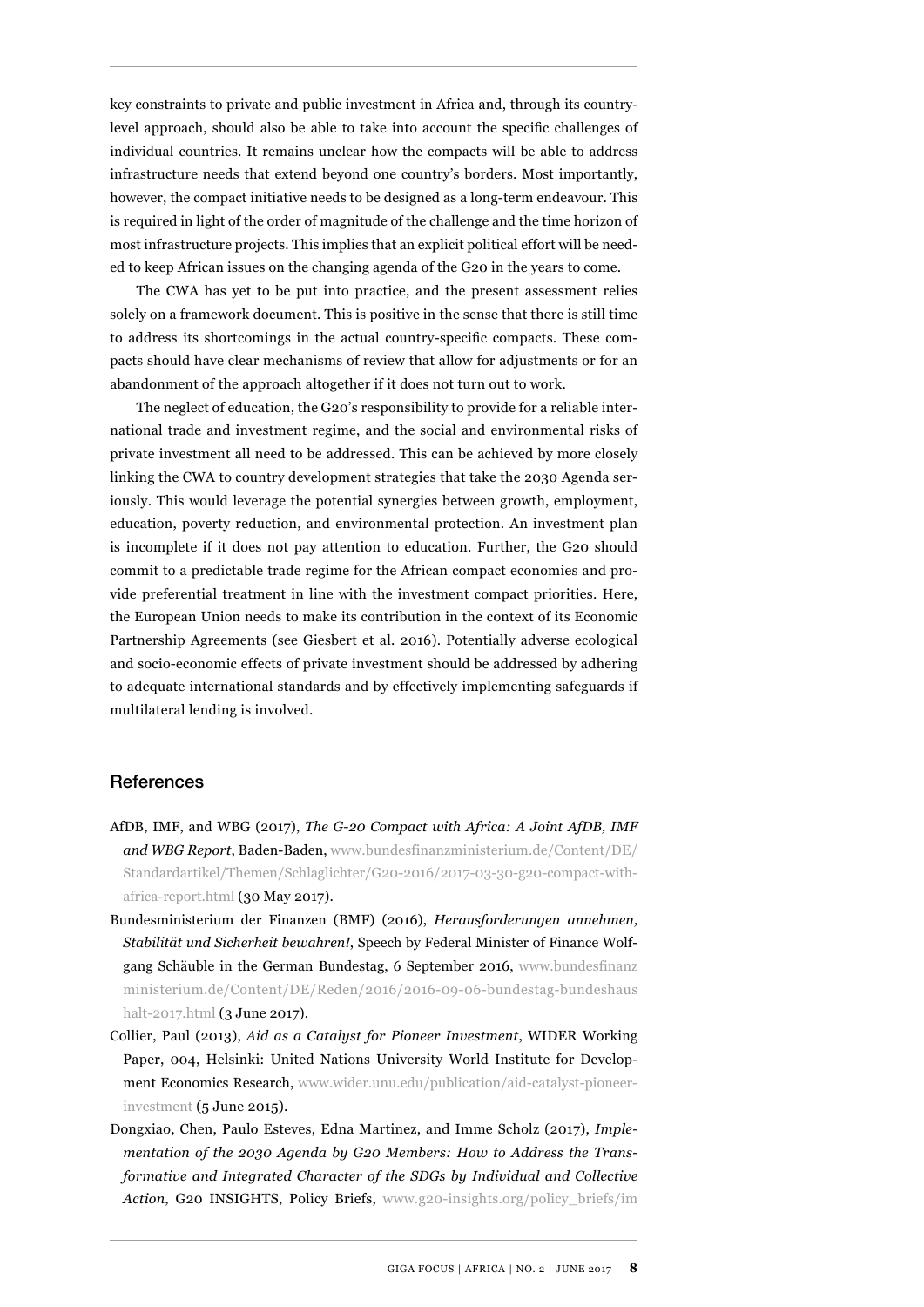[plementation-2030-agenda-g20-members-address-transformative-integrated](http://www.g20-insights.org/policy_briefs/implementation-2030-agenda-g20-members-address-transformative-integrated-character-sdgs-individual-collective-action/)[character-sdgs-individual-collective-action/](http://www.g20-insights.org/policy_briefs/implementation-2030-agenda-g20-members-address-transformative-integrated-character-sdgs-individual-collective-action/) (3 June 2017).

- G20 Trade Ministers (2016), *Annex III: G20 Guiding Principles for Global Investment Policymaking*, [www.oecd.org/daf/inv/investment-policy/G20-Guiding-Prin](http://www.oecd.org/daf/inv/investment-policy/G20-Guiding-Principles-for-Global-Investment-Policymaking.pdf) [ciples-for-Global-Investment-Policymaking.pdf](http://www.oecd.org/daf/inv/investment-policy/G20-Guiding-Principles-for-Global-Investment-Policymaking.pdf) (2 June 2017).
- Giesbert, Lena, Birte Pfeiffer, and Simone Schotte (2016), *Umstrittene Freihandelsabkommen mit der EU: Afrika unter (Handels-)Druck*, GIGA Focus Afrika, 7, Hamburg: GIGA, [www.giga-hamburg.de/de/publikation/umstrittene-freihan](https://www.giga-hamburg.de/de/publikation/umstrittene-freihandelsabkommen-mit-der-eu-afrika-unter-handels-druck) [delsabkommen-mit-der-eu-afrika-unter-handels-druck](https://www.giga-hamburg.de/de/publikation/umstrittene-freihandelsabkommen-mit-der-eu-afrika-unter-handels-druck) (2 June 2017).
- Kappel, Robert (2016), *Die Entwicklung des "African Mittelstand"*, GIGA Focus Afrika, 5, Hamburg: GIGA, [www.giga-hamburg.de/de/publikation/die-entwick](http://www.giga-hamburg.de/de/publikation/die-entwicklung-des-african-mittelstand) [lung-des-african-mittelstand](http://www.giga-hamburg.de/de/publikation/die-entwicklung-des-african-mittelstand) (2 June 2017).
- Kappel, Robert, Birte Pfeiffer, and Helmut Reisen (2017), *Compact with Africa: Fostering Private Long-Term Investment in Africa*, DIE Discussion Paper, 13, Bonn: Deutsches Institut für Entwicklungspolitik, [www.die-gdi.de/uploads/me](http://www.die-gdi.de/uploads/media/DP_13.2017.pdf) [dia/DP\\_13.2017.pdf](http://www.die-gdi.de/uploads/media/DP_13.2017.pdf) (2 June 2017).
- Kattan, Raja Bentaouet (2017), *Quality Education for All: Measuring Progress in Francophone Africa*, in: Education for Global Development: A Blog about the Power of Investing in People, 8 February, Washington, DC: The World Bank, [http://blogs.worldbank.org/education/quality-education-all-measuring-prog](http://blogs.worldbank.org/education/quality-education-all-measuring-progress-francophone-africa) [ress-francophone-africa](http://blogs.worldbank.org/education/quality-education-all-measuring-progress-francophone-africa) (2 June 2017).
- Nolte, Kerstin, Wytske Chamberlain, and Markus Giger (2016), *International Land Deals for Agriculture. Fresh Insights from the Land Matrix: Analytical Report II*, Bern, Montpellier, Hamburg, Pretoria: Centre for Development and Environment, University of Bern; Centre de coopération internationale en recherche agronomique pour le développement; GIGA German Institute of Global and Area Studies; University of Pretoria, [http://landmatrix.org/media/filer\\_public/ab/c8/](http://landmatrix.org/media/filer_public/ab/c8/abc8b563-9d74-4a47-9548-cb59e4809b4e/land_matrix_2016_analytical_report_draft_ii.pdf) [abc8b563-9d74-4a47-9548-cb59e4809b4e/land\\_matrix\\_2016\\_analytical\\_re](http://landmatrix.org/media/filer_public/ab/c8/abc8b563-9d74-4a47-9548-cb59e4809b4e/land_matrix_2016_analytical_report_draft_ii.pdf) [port\\_draft\\_ii.pdf](http://landmatrix.org/media/filer_public/ab/c8/abc8b563-9d74-4a47-9548-cb59e4809b4e/land_matrix_2016_analytical_report_draft_ii.pdf) (2 June 2017).
- UN (2015), *The Millennium Development Goals Report 2015*, New York: United Nations, [www.un.org/millenniumgoals/2015\\_MDG\\_Report/pdf/MDG%202015%2](http://www.un.org/millenniumgoals/2015_MDG_Report/pdf/MDG%202015%20rev%20(July%201).pdf) [0rev%20\(July%201\).pdf](http://www.un.org/millenniumgoals/2015_MDG_Report/pdf/MDG%202015%20rev%20(July%201).pdf) (2 June 2017).
- UNCTAD (2015), *Investment Policy Framework for Sustainable Development*, Geneva: United Nations Conference on Trade and Development, [http://unctad.org/](http://unctad.org/en/PublicationsLibrary/diaepcb2015d5_en.pdf) [en/PublicationsLibrary/diaepcb2015d5\\_en.pdf](http://unctad.org/en/PublicationsLibrary/diaepcb2015d5_en.pdf) (2 June 2017).
- WebFinance Inc. (2017), Definition of "bankable", in: *BusinessDictionary,* http:// www.businessdictionary.com/definition/bankable.html (7 June 2017).

#### The Author

Apl. Prof. Dr. Jann Lay is acting director of the Institute of African Affairs and head of the Research Programme 3 "Growth and Development" at the GIGA German Institute of Global and Area Studies. He is also an adjunct professor of development economics at the University of Göttingen. His work focuses on various facets of sustainable development, including poverty and the distributional impact of economic reforms, the impacts of commercial agricultural expansion, and issues related to energy, climate, and development.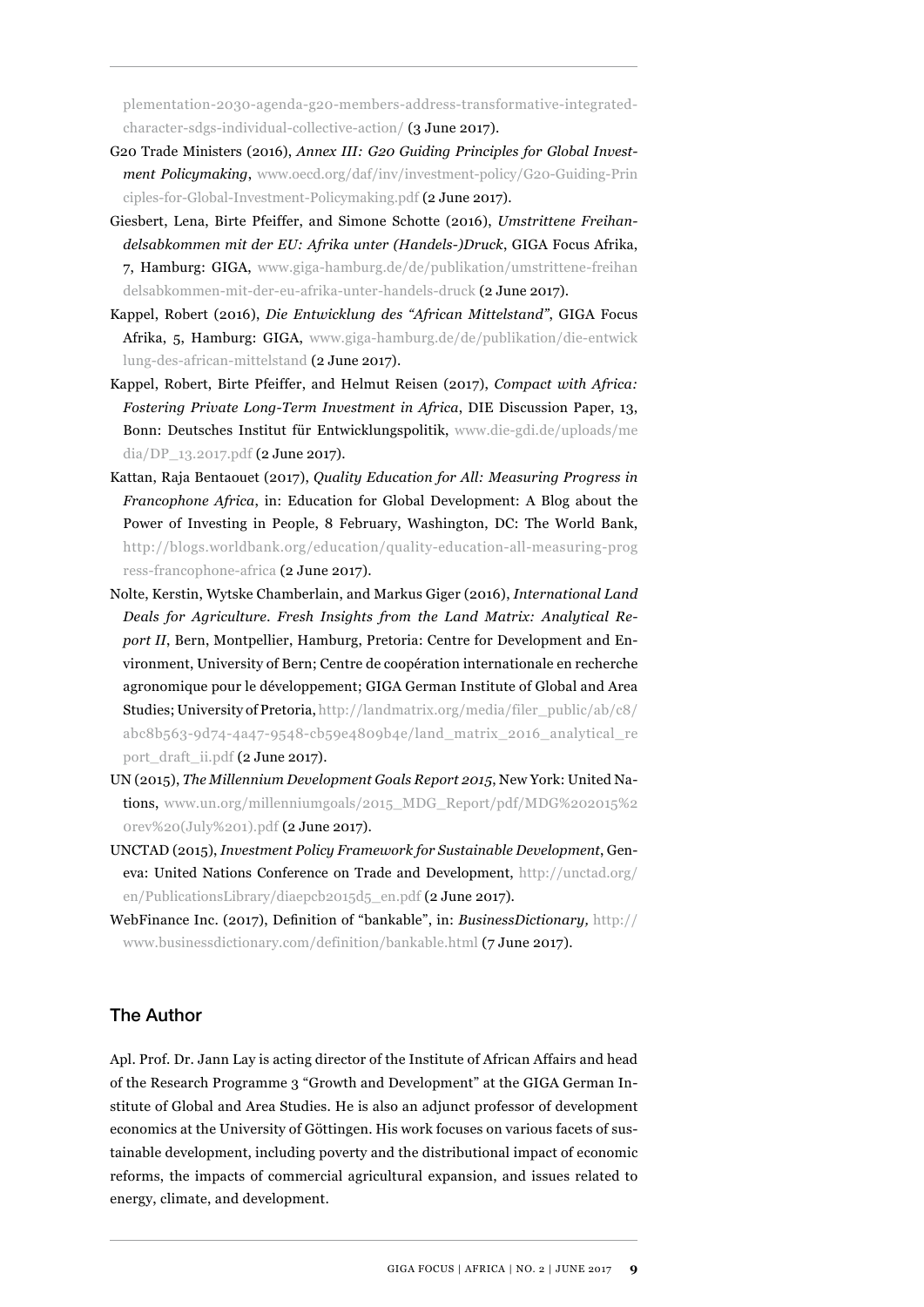#### Related GIGA Research

The GIGA Research Programme 3 "Growth and Development" covers various topics relevant to the design of sustainable investment compacts for Africa. This includes, for example, the GIGA's research on climate change mitigation, economic development, and the expansion of commercial agriculture in developing countries. Important structural aspects of African economic development are examined in the GIGA's research on informality, labour markets, and global value chains.

#### Related GIGA Publications

- Biba, Sebastian, and Heike Holbig (2017), *China in the G20: A Narrow Corridor for Sino–European Cooperation*, GIGA Focus Asia, 2, Hamburg: GIGA, [www.](http://www.giga-hamburg.de/en/publication/china-in-the-G20) [giga-hamburg.de/en/publication/china-in-the-G20](http://www.giga-hamburg.de/en/publication/china-in-the-G20).
- Kappel, Robert (2016), *Die Entwicklung des "African Mittelstand"*, GIGA Focus Afrika, 5, Hamburg: GIGA, [www.giga-hamburg.de/de/publikation/die-entwick](https://www.giga-hamburg.de/de/publikation/die-entwicklung-des-african-mittelstand) [lung-des-african-mittelstand](https://www.giga-hamburg.de/de/publikation/die-entwicklung-des-african-mittelstand).
- Kappel, Robert (2017), *New Horizons for Germany's Africa Policy,* GIGA Working Paper, 303, Hamburg: GIGA, [www.giga-hamburg.de/de/publication/new-hori](https://www.giga-hamburg.de/de/publication/new-horizons-for-germanys-africa-policy) [zons-for-germanys-africa-policy](https://www.giga-hamburg.de/de/publication/new-horizons-for-germanys-africa-policy).
- Lay, Jann, Clara Brandi, Ram Upendra, Richard Klein, Rainer Thiele, Nancy Alexander, and Imme Scholz (2017), *Coherent G20 Policies towards the 2030 Agenda for Sustainable Development*, G20 INSIGHTS, Policy Briefs.
- Lay, Jann, and Sebastian Renner (2016), *Not on the "Paris Track": Climate Protection Efforts in Developing Countries*, GIGA Focus Global, 8, Hamburg: GIGA, [www.giga-hamburg.de/en/publication/not-on-the-paris-track-climate-protec](https://www.giga-hamburg.de/en/publication/not-on-the-paris-track-climate-protection-efforts-in-developing-countries) [tion-efforts-in-developing-countries](https://www.giga-hamburg.de/en/publication/not-on-the-paris-track-climate-protection-efforts-in-developing-countries).
- Narlikar, Amrita (2017), *Can the G20 Save Globalisation?*, GIGA Focus Global, 1, Hamburg: GIGA, [www.giga-hamburg.de/en/publication/can-the-g20-save-globa](https://www.giga-hamburg.de/en/publication/can-the-g20-save-globalisation) [lisation](https://www.giga-hamburg.de/en/publication/can-the-g20-save-globalisation).
- Nolte, Kerstin, Wytske Chamberlain, and Markus Giger (2016), *International Land Deals for Agriculture. Fresh Insights from the Land Matrix: Analytical Report II*, Bern, Montpellier, Hamburg, Pretoria: Centre for Development and Environment, University of Bern; Centre de coopération internationale en recherche agronomique pour le développement; GIGA German Institute of Global and Area Studies; University of Pretoria.